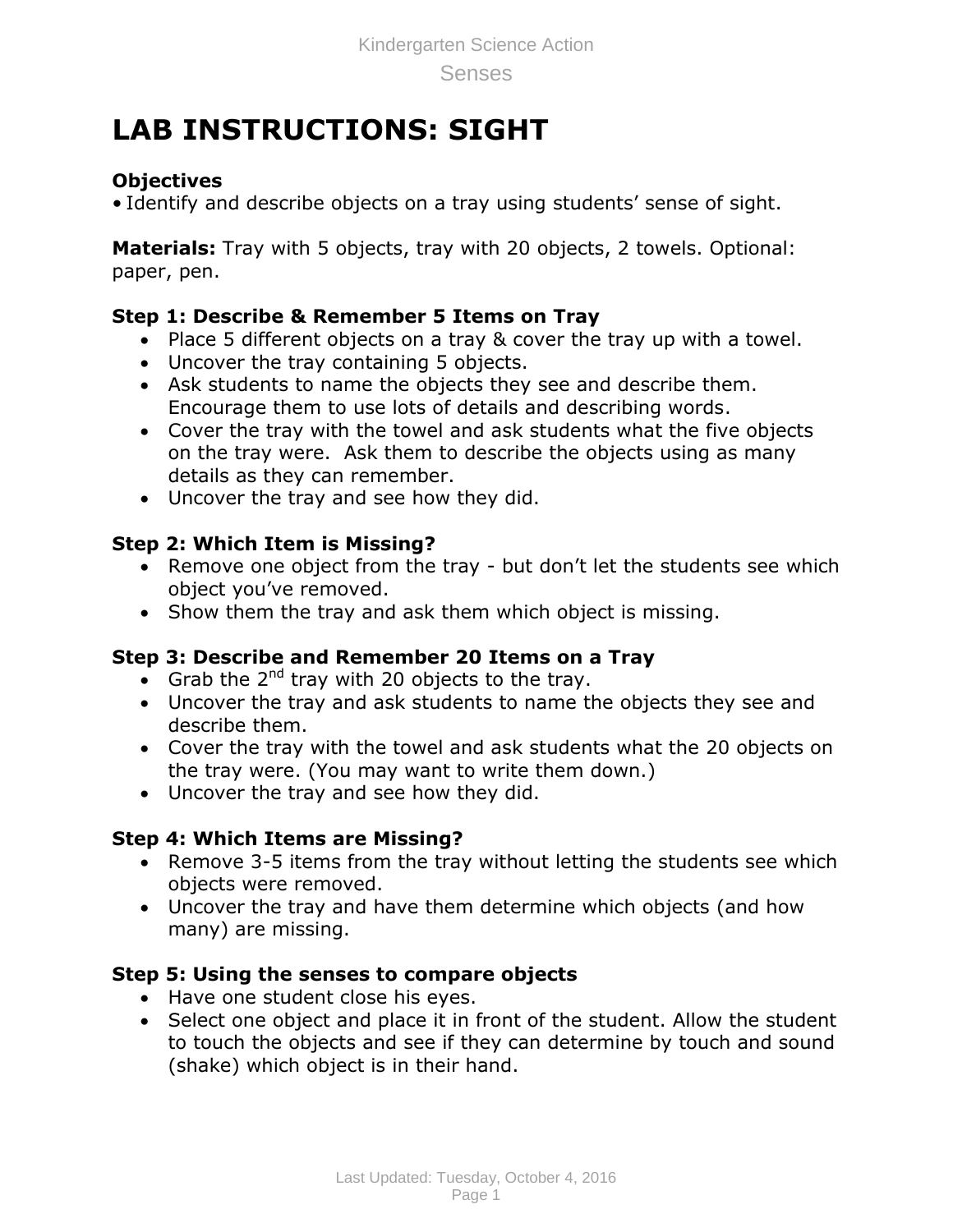Let them open their eyes to see if they are right. Allow each student who would like to play this game to have a turn.

### **Follow-Up**

- Emphasize the importance of sight and how much we rely on it everyday.
- Ask the students what it would be like if they couldn't see.
- How could you have identified the shapes on the tray if you couldn't see them?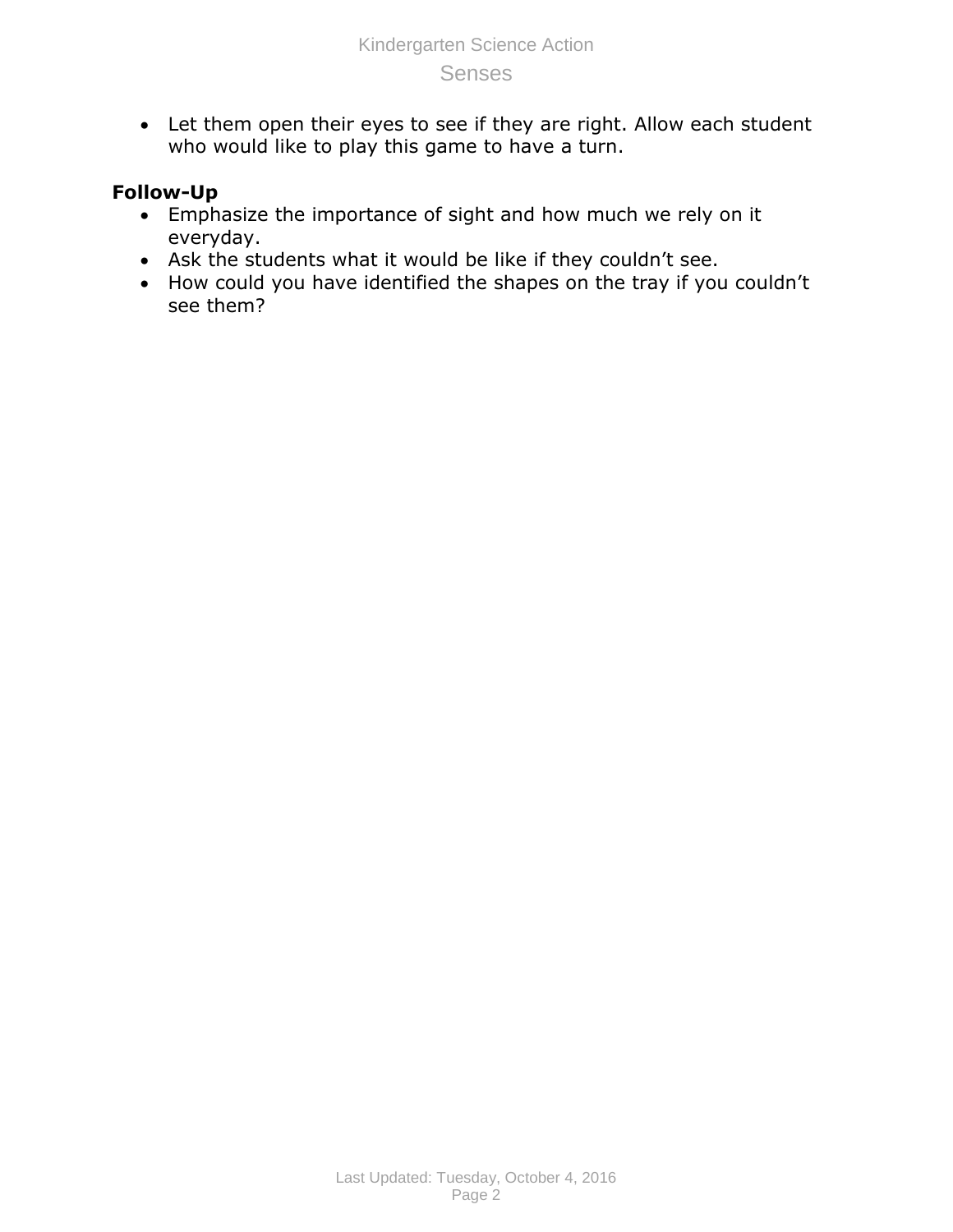# **LAB INSTRUCTIONS: HEARING**

## **Objectives**

- Predict what sound an object will make when shaken.
- Predict which objects will be quieter or louder when shaken.

**Materials:** containers filled with a variety of objects; five covered test tubes marked "hear 1", "hear 2", "hear 3", "hear 4", "hear 5"; three empty test tubes.

## **Step 1: Listening to Sounds Produced by Shaking Various Objects**

- Select one test tube from the set and let the students know only one type of object fills each tube.
- Shake the tube and ask the students which item in the containers could be making the noise.
- After they guess, reveal the objects to see if the students were correct. Repeat with a few other test tubes.
- Now compare the containers and predict which objects will make more noise when you shake it and why.

## **Step 2: Students Make Their Own Sounds**

- Give each student (or pairs of students) an empty test tube.
- Allow them to pick an object from the containers and test the sound of one of those objects.
- Next have them add more of the same object and compare the sound when more objects are in the tube. Why are the noises different?

### **Step 3: Mystery Test Tubes – Matching Sounds**

- Find the Mystery tube and shake it.
- Ask the students to work together in pairs to select items from the bin that would make the same noise when placed in their empty test tube and shaken.
- Reveal the tube to see if they picked correctly. If they are not correct, are the sounds close? Why might two objects sound similar? Shake them again. Knowing they are different, see if the students can find a way to tell the objects apart by sound. You might even have them close their eyes and test them. Repeat with different tubes from step 1 if time permits.

## **Follow Up**

• How does our sense of hearing help us? What would it be like if we couldn't hear?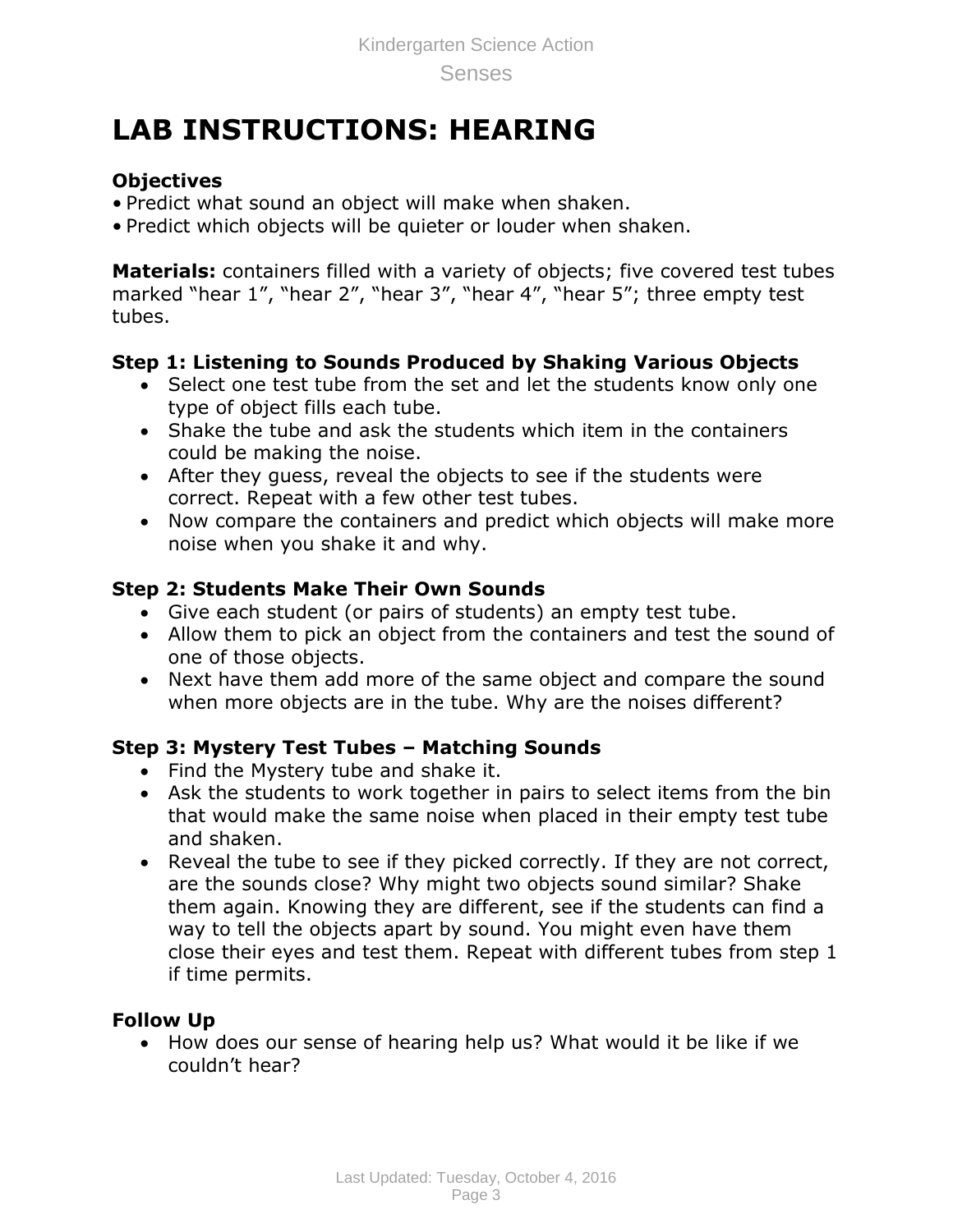# **LAB INSTRUCTIONS: TOUCH**

## **Objectives**

- Discover how sensitive touch is by identifying objects through touch only.
- Match objects using sense of touch.
- Compare sensitivity of touch with and without socks on hands.

**Materials:** Brown bags filled with a diamond shape, square shape, and a hexagon shape; socks; mystery bags filled with random items.

## **Step 1: Exploring Objects Using Sense of Touch**

- Show the students a brown bag filled small shapes: a diamond, hexagon, and square. Let them hold and touch the shapes to become familiar with them.
- One at a time, ask a student to find one of the objects (diamond, hexagon, or square) without using their eyes and by just feeling the objects.
- Ask the students:
	- Is it easier to find the hexagon than the diamond? Why?
	- How does your sense of touch help you to find the hexagon and the diamond?
	- How does your sense of touch help you to find a diamond or a square? What are you feeling for?

## **Step 2: Comparing the Sensitivity of Touch**

• Now put a sock on the student's hand and repeat the activities comparing how easy it is with and without a sock.

### **Step 3: MYSTERY Bags**

#### **(Note: Students can choose to feel inside the Mystery Boxes either with or without a sock on their hand)**

- Do not let the students look in the bag and do not show the students any of the items in the bag before starting this step.
- Have each student one at a time reach into a Mystery Bag, without looking, and describe what they feel (hard, round etc.). The student can also shake the object inside their hand, inside the bag.
- Ask the student to predict what item is inside the bag and then have them reveal the object. Do not return the item to the bag.
- Continue this until all the objects in the Mystery Bag have been revealed and removed.

### **Follow-Up**

In the Mystery bags what sense(s) can you use? (touch and hearing).